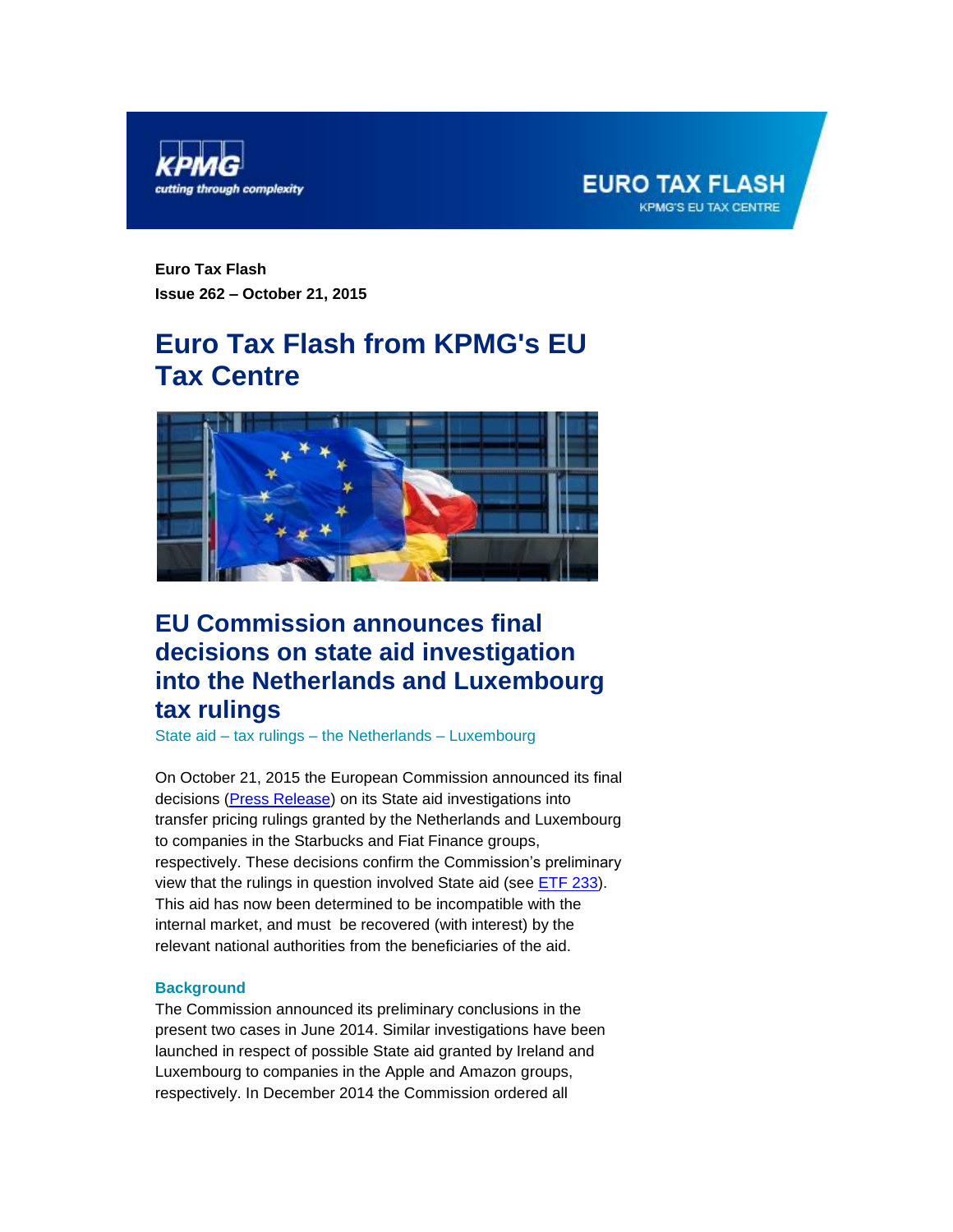Member States to list all the tax rulings issued since January 1, 2010, and in June 2015 requested 15 Member States to provide detailed information on some of their rulings. The investigations of tax rulings (primarily APAs) is one of three relevant EU initiatives in the areas of tax transparency (see [ETF](https://home.kpmg.com/content/dam/kpmg/pdf/2015/06/etf-247.pdf) 247) and tackling harmful tax competition between Member States and tax avoidance (see [ETF 253\)](https://home.kpmg.com/content/dam/kpmg/pdf/2015/07/etf-253.pdf). A related but separate development is the recent agreement on the exchange of information on tax rulings between Member States and the Commission (see [ETF 258\)](https://home.kpmg.com/xx/en/home/insights/2015/10/etf-eu-agreement-on-mandatory-exchange-of-information.html).

The Commission is required by EU law to review state aid granted by Member States and, if it finds that the aid is incompatible with the internal market, to order the Member State concerned not to put it into effect, or to abolish or alter it, or order the beneficiary to repay such aid within a prescribed timeframe. Broadly speaking, aid is incompatible with EU law if it distorts competition by, for example, favoring certain undertakings thus affecting trade between Member States, provided that it does not meet the conditions for Commission approval under the EU Treaty. Such aid is illegal and must be recovered by the Member State in question from its beneficiary.

# **The decisions**

Both decisions relate to transfer pricing rulings granted to the companies in question. The alleged state aid arises from the method laid down in the rulings for the calculation of the taxable basis. The Starbucks ruling concerns manufacturing activities and the Fiat ruling concerns financing activities. The Commission's view is that the rulings endorsed "artificial and complex methods" for computing the taxable basis that do not "reflect economic reality" and thereby grant a selective and unfair competitive advantage to those companies.

The Commission concluded that both rulings constitute state aid that is incompatible with EU law. The decisions require the Netherlands and Luxembourg to recover the aid from the companies in question, and provide a specific methodology for calculating this. The Commission estimates the total amount for each company to be EUR 20-30 million.

#### **Next steps**

These decisions form part of the standard state aid investigation procedure. The non-confidential parts of the decision are expected to be published in the next few months. Final decisions on the other two investigations are still awaited. It is now open to the Member States or the companies in question to appeal the decisions before the Court of Justice of the European Union. The Dutch government has reacted by saying that it is surprised at the Commission's decision on the Starbucks case and that it considers that the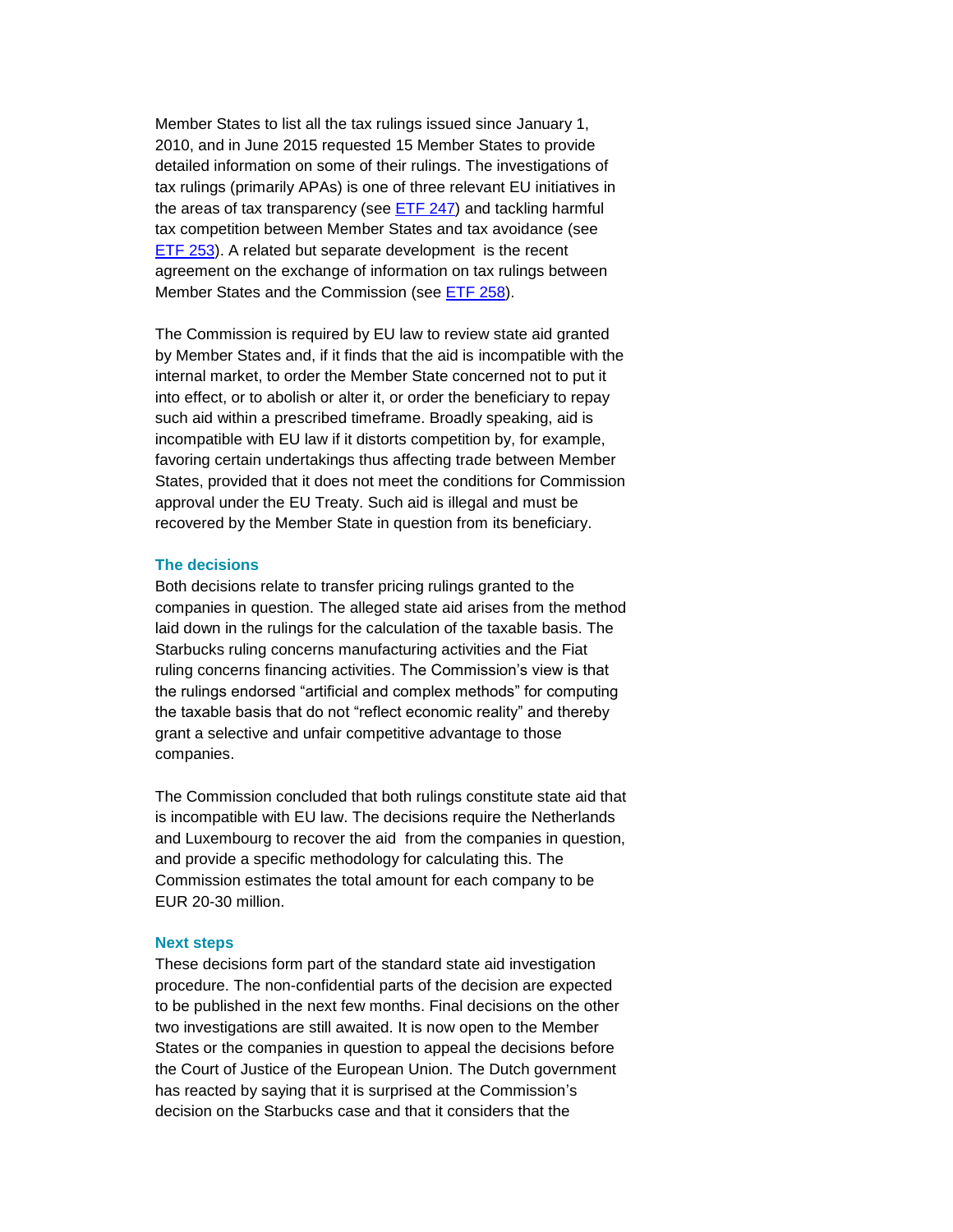international guidelines have been properly followed. The Dutch government will consider the decision carefully and will inform the Dutch parliament within a few weeks of its findings and possible next steps. The Luxembourg government has made similar statements.

### **EU Tax Centre Comment**

These decisions are clearly a significant step in the Commission's efforts to improve transparency and combat aggressive tax planning. Whether the rulings in question will ultimately be considered to constitute state aid will now depend on whether the decisions are appealed to the Court of Justice of the European Union. The recovery of state aid is a politically sensitive issue and there have been calls in the European Parliament for aid not to be given to the Member States that granted the state aid, but instead for this aid to be diverted to, for example, the EU budget. The latter is not currently possible and requires modification of the EU Treaty, which is unlikely at the moment.

Should you require further assistance in this matter, please contact the EU Tax Centre or, as appropriate, your local KPMG tax advisor.

**Robert van der Jagt** Chairman, KPMG's EU Tax Centre and Partner, Meijburg & Co [vanderjagt.robert@kpmg.com](mailto:vanderjagt.robert@kpmg.com)

**Barry Larking** Director EU Tax Services, KPMG's EU Tax Centre Director, Meijburg & Co [larking.barry@kpmg.com](mailto:larking.barry@kpmg.com)

### [Back to top](#page-0-0)





[Privacy](https://www.kpmg.com/global/en/Pages/privacy.aspx) [| Legal](https://www.kpmg.com/global/en/Pages/onlinedisclaimer.aspx)

KPMG's EU Tax Centre, Laan van Langerhuize 9, 1186 DS Amstelveen, Netherlands

Euro Tax Flash is published by KPMG International Cooperative in collaboration with the EU Tax Centre. Its content should be viewed only as a general guide and should not be relied on without consulting your local KPMG tax adviser for the specific application of a country's tax rules to your own situation. The information contained herein is of a general nature and is not intended to address the circumstances of any particular individual or